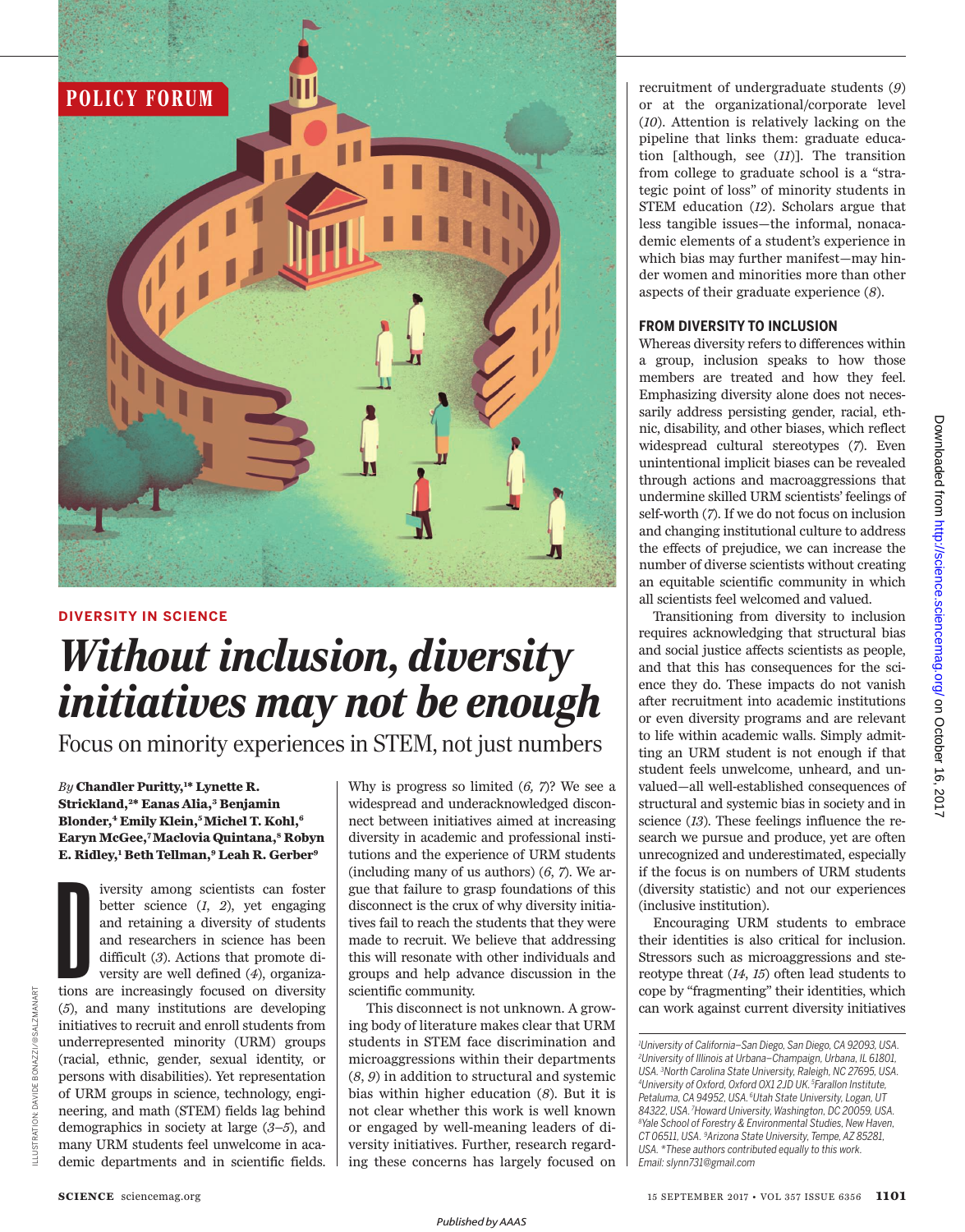(*8*). If the goal of diversity and inclusion is to contribute to a greater understanding and diversity of thought, concurrent creative potential may be limited when URM students do not feel safe bringing parts of their culture to or being open about their identities in their academic and professional lives. While a diverse institution has individuals from different backgrounds, an inclusive institution values an individual's identity and encourages the relationship between cultural identity and work.

### **ENGAGEMENT AND SUPPORT**

As URM scientists, we feel a strong sense of personal responsibility toward being aware of and becoming actively involved in issues related to social justice and inclusion. Research shows that many members of underrepresented groups (such as women, ethnic minorities, and first-generation college students) are dissuaded from disciplines that promote science as an isolating field focused on self-achievement rather than as helping communities (*11*, *16*). Because URM scientists are likely more acutely aware of how important social justice is for their communities, it is not surprising that many young URM scientists become alienated from choosing and staying in scientific career paths. Every scientist (regardless of URM group) has passions and pursuits that are not central to the science they do, but URM scientists often do not have the advantage of being accepted at face value or the luxury to choose which parts of ourselves to bring to work. Because many URMs may not fit the stereotypical role of a scientist and thus may, to some extent, become stigmatized and ostracized in the workplace, the challenge of deciding which parts of ourselves to expose in the workplace is magnified. For us, engagement is not left easily at the door when we enter our laboratories and offices in the morning, to be picked back up on our way out. Until URM students and researchers can bring their whole selves to their science, no amount of diversity will yield inclusion. Fostering engagement between scientists and communities can serve as a powerful tool for retaining URM scientists.

Promoting engagement among URM students has broader implications as well. Building links between our culture and our science is important to us as URM students and scientists, and we are in a position to bear witness to this need and to act on it. The value of engaging with diverse communities is well recognized (*6*), but it is challenging when these communities look very different from the racial, cultural, and economic make-up of the scientists willing to engage. Therefore, as URM students, we hold specific and essential value for institutions interested in outreach, community involvement, and social justice.

Research (*3*, *11*, *14*), as well as our own experiences, demonstrate that many URM scientists often feel a sense of urgency to address issues of social justice and inclusion and responsibility to connect with our communities. Although these may be institutional goals as well, we rarely feel supported in these endeavors and, more often, are told such work is not an appropriate use of our time. The literature reinforces these feelings: URMs may even be penalized for this work (*9*). Therefore, simply recognizing the importance of social justice and community engagement is not enough. URM students and scientists need to be actively supported if diversity is truly valued in scientific institutions and science more broadly. It must be understood that this work is more than extracurricular; it can be essential to scientists' identities and their drive to better both science and society. It may be essential to their very well-being. It must be equally important to our institutions if they hope to uphold diversity missions.

# *"Simply admitting an URM student is not enough if that student feels unwelcome, unheard, and unvalued..."*

### **MOVING FORWARD**

Despite the challenges described here, we recognize that a growing number of URM scientists have reached higher levels in STEM. Although they demonstrate that success is possible, we argue that they are exceptions, not the rule, and that without addressing the issues presented, STEM will continue to have underrepresentation of URMs compared with their prevalence in society. The current system attracts and retains a relatively narrow range of individuals. Does it produce good scientists? Yes. Does it facilitate a diverse scientific community? Not so much. We propose three principles for institutions valuing URM scientists and students and a community of understanding and accountability: (i) Create an institutional culture of inclusion aimed at equity and social justice, (ii) respect and value diverse backgrounds, and (iii) promote opportunities for students to pursue work that addresses concerns within science and society and engages with our communities. More specific advice on achieving diversity and inclusion is already available in the literature (*13*, *17*) and exemplified by existing programs (*14*).

Creating inclusive institutions involves leadership, faculty, and staff. URM students not only need support and allies, we must be able to see ourselves in our role models and mentors (*12*). Work from the corporate sector (*6*) indicates that assigning responsibility for diversity among institutional leaders can increase diversity at other levels of organization as well. Such broad representation sends a strong message to URM students on an institution's commitment to inclusion.

Although focus on URM scientists is typically centered around race and ethnicity, there are many groups along the identity spectrum that are underrepresented in our scientific community. In each case, these groups bring valued views and beliefs that will better equip the scientific community to meet future challenges. We must all continue to demand institutional support, resources, and programs for recruiting and retaining URM students into degree programs—but also mandate that these programs be based on deeper institutional values and a commitment to cultural change. We must stop ignoring the way systemic bias infiltrates the lives and experiences of URM students and telling ourselves that these issues are unrelated to science. In the end, this is not altruistic. Committing to inclusion makes science, and scientists, better prepared to meet the evergrowing challenges facing society.  $\blacksquare$ 

### **REFERENCES AND NOTES**

- 1. L. Hong, S. E.Page, *Proc. Natl.Acad. Sci.U.S.A.*101, 16385 (2004).
- 2. A. Woolley *et al.*, *Science* 330**,** 686 (2010).
- 3. M. J. Armstrong, A. R.Berkowitz,L. A.Dyer, J. Taylor, *Front. Ecol. Environ.* 5, 415 (2007).
- 4. I.Arismendi, B.E. Penaluna,*BioScience* 66**,** 584 (2016).
- 5. N. L. Klenk *et al*., *Science* 350**,** 743 (2015).
- 6. A. Kalev, F. Dobbin, E. Kelly,*Am. Soc. Rev.* 71, 589 (2006).
- 7. C. A.Moss-Racusin *et al.*, *Science* 343, 615 (2014).
- 8. Ong,Maria *et al.*, *Harvard Ed.Rev.* 81.2, 172 (2011).
- 9. D. Cole, A. Espinoza, *J. Coll. Stud. Dev.* 49, 285 (2008).
- 10. L. M.Cortina, *Acad. Manage.Rev.* 33, 55 (2008).
- 11. J.M. Allen *et al.*,*Transl. Iss. Psych. Sci.*1, 331(2015).
- 12. S. V. Brown, in *Access Denied: Race, Ethnicity,and the Scientific Enterprise*, G. Campbell,R. Denes,C. Morrison, Eds. (Oxford Univ. Press, 2000).
- 13. K. I.Maton *et al*., *Cell Biol. Educ*. 15, 1(2016).
- 14. A. B.Diekman, E. S. Weisgram, A. L. Belanger.*Soc. Iss. Pol. Rev.* 9, 52 (2015).
- 15. C. M. Steele,*Whistling Vivaldi: How StereotypesAffectUs and What We Can Do* (W.W. Norton & Company, 2010).
- 16. J. Price,"The effect of instructor race and gender on student persistence in STEM fields,"working paper, Cornell University School of Industrial and Labor Relations (Cornell Higher Education Research Institute, Digital Commons, 2010); http://digitalcommons.ilr.cornell.edu/ workingpapers/129.
- 17. D. W. Sue, *Microaggressions in Everyday Life: Race, Gender, and Sexual Orientation* (John Wiley & Sons,2010).

#### **ACKNOWLEDGMENTS**

This paper draws on experiences during a panel at the 2015 meeting of the Ecological Society of America (ESA). L.R.G. and B.T.were panel co-organizers, M.Q.was co-organizer and panelist. We thank the ESA and the Center for Biodiversity Outcomes at Arizona State University for meeting space and financial support, respectively.We thank panelists and participants M. Kaplan, B. Griswold, N. Harris, T. Mourad, and P. Kareiva.

10.1126/science.aai9054

**1102** 15 SEPTEMBER 2017 • VOL 357 ISSUE 6356